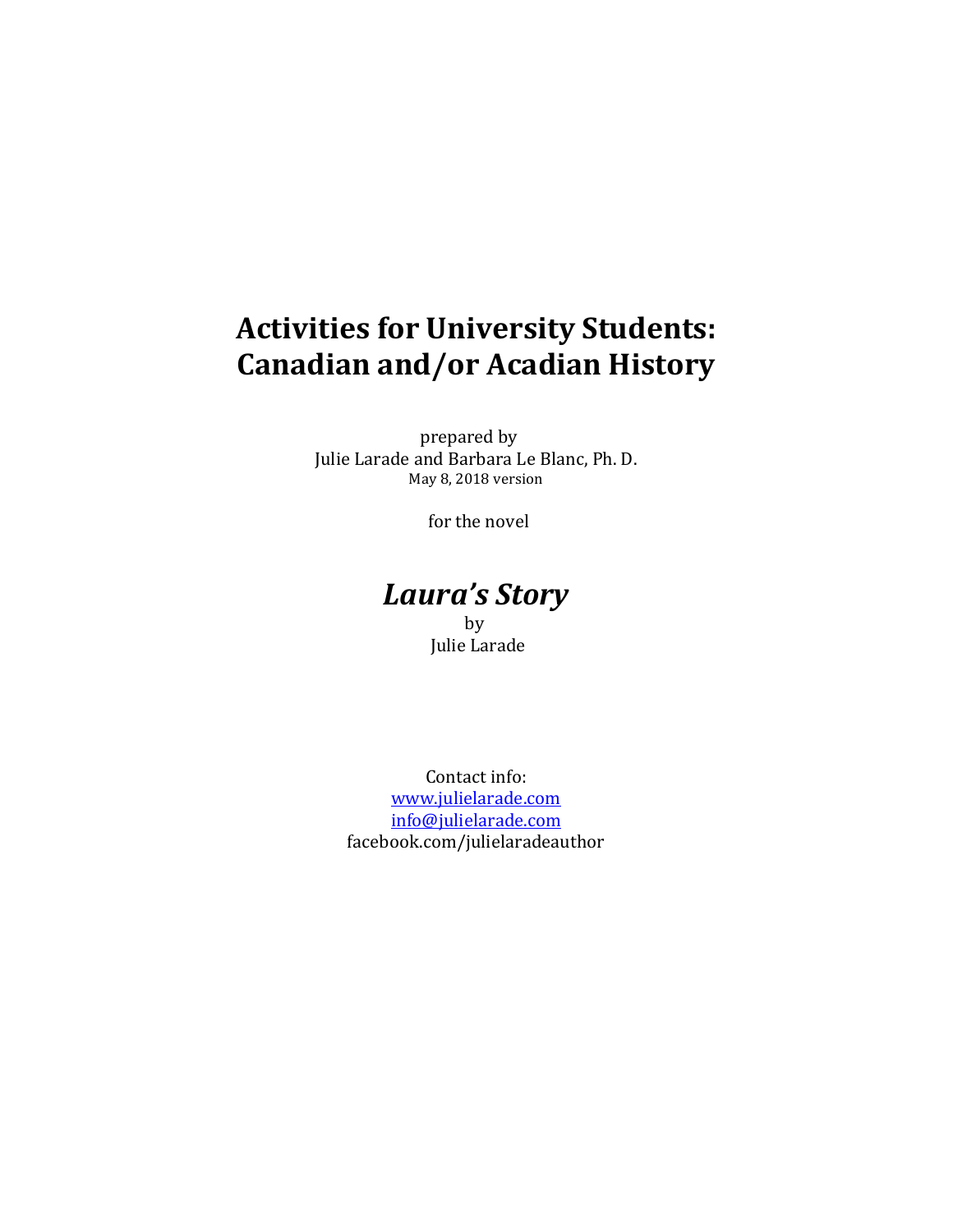# **Table of Contents**

| A. Introduction                             | 3  |
|---------------------------------------------|----|
| <b>B. Learning Outcomes</b>                 | 4  |
| C. Change and Continuity: Then and Now      | 5  |
| D. Culture and Community                    | 7  |
| Symbolic Interpretation of the Opening Line | 7  |
| Fête of the Mi-Carême                       | 8  |
| <b>Acadian Traditional Dishes</b>           | 10 |
| <b>Hooked Rugs and Rag Rugs</b>             | 11 |
| <b>Acadian Songs</b>                        | 12 |
| Superstitions                               | 14 |
| Landscape                                   | 15 |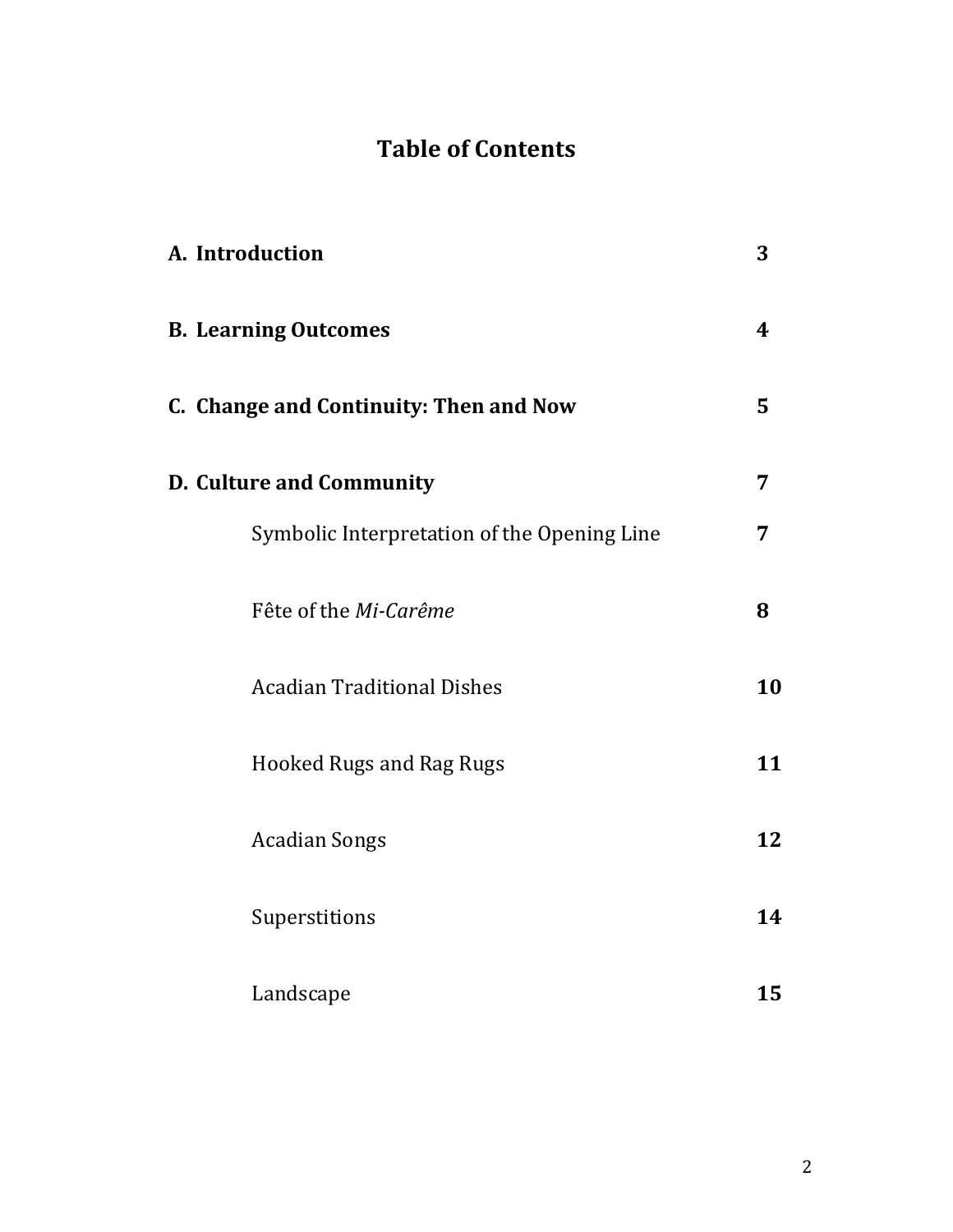# **A. Introduction**

*Laura's Story* weaves together the themes linked to finding meaning in one's life with the challenge of holding a family together, often under the most trying circumstances. As the characters age and their personalities evolve, many are tested through addiction, poverty, and the restraints of the period (1938-1987). If compared to our contemporary era, these challenges and their potential solutions, illustrate how far we have progressed, or perhaps, how much we have not advanced, as a people, a community, and a society.

The work is literary historical fiction with a clear, clean writing style. It has a strong female protagonist. Set in the Canadian Maritimes, it focuses on Acadian culture.

Because of its applicability to young people and its accessibility in theme, character, and tone, the novel is a valuable educational resource and would lend itself well to a course on Canadian and/or Acadian History.

# **Synopsis**

*Laura's Story* is a novel about the life, struggles and triumphs of an Acadian woman born in Chéticamp, Cape Breton, Nova Scotia in 1920. When she is widowed, penniless and alone with three small children, she takes a job at a convent in Montreal, Québec. She returns with a beleaguered body and spirit but with a firmer resolve than ever to keep her family together. When she develops tuberculosis, she is taken away again, this time for two and a half years to the sanitorium in Kentville, Nova Scotia. While Laura struggles to hold on to her boys and find her place in the world, the family members' stories develop, weave and unfold. Over the years of their lives, we see courage and perseverance firsthand, and we are moved by the true meaning of family and love.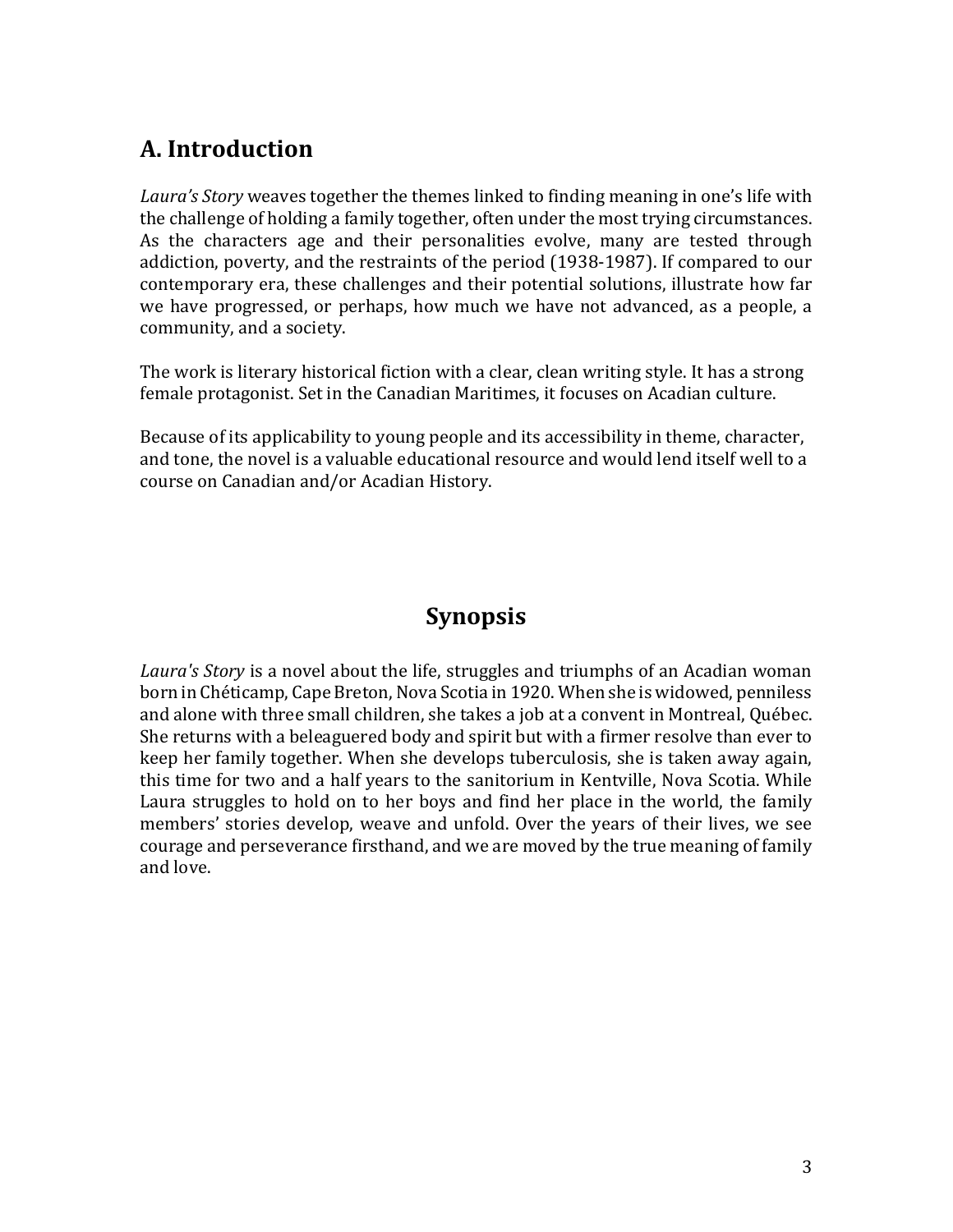### **B. Learning Outcomes**

- Students identify and discuss changes that have affected the quality of life as described in the book (for example, the arrival of household appliances such washing machines; methods of communication such as telephones; ways of transportation such as motorized vehicles).
- Students examine and compare contemporary customs and traditions to those portrayed in the book (for example, the fête of the *Mi-Carême*; foods such a *fricot*; traditional songs).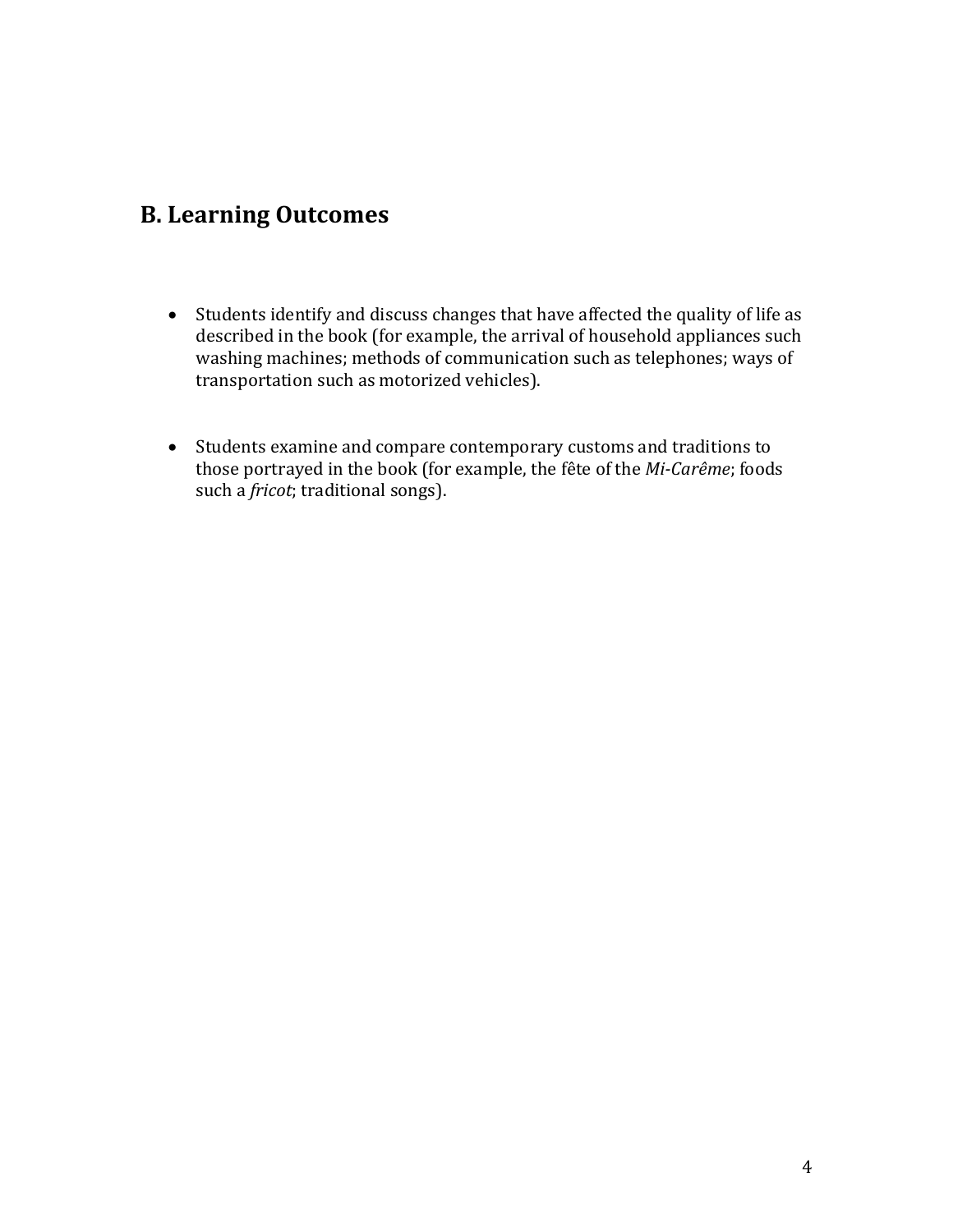### **C. Change and Continuity: Then and Now**

Over the nearly 100 years of the novel, the characters see numerous changes introduced: modes of transportation; construction of the Canso Causeway and the Trans-Canada Highway; adult education; advancements in medical research; creation of the Canadian flag; implementation of government programs such as the Employment Insurance System, Family Allowance, and Medicare; arrival of the telephone, radio and television in homes; and the invention of certain household appliances. These myriad changes caused shifts in attitudes and thinking.

- 1) Discuss the following questions:
	- a) Which details do you notice that indicate an historical period and a geographical region? Compare the example you have chosen with a present-day one.
	- b) When Laura is widowed, what does she do to earn money in order to keep her home and family together? What might she do today?
	- c) George suffers the after effects of war alone. What would a returning veteran do today?
	- d) Sam's wife experiences shame, guilt, and grief after giving up her daughter for adoption. How would society treat someone in her position today? Do you think a woman nowadays in her situation would do what she did or make different choices?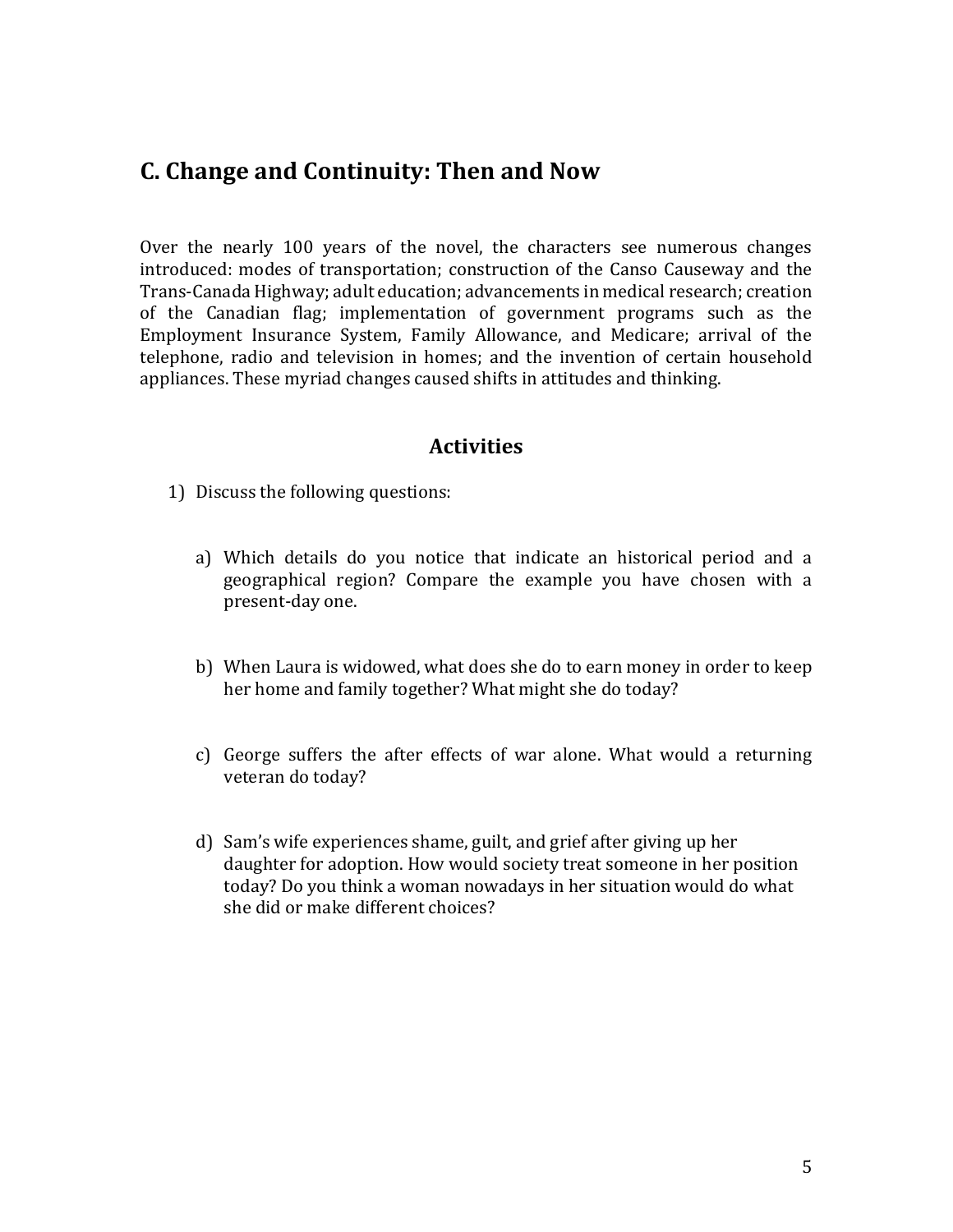### **C. Change and Continuity: Then and Now (continued)**

### **Activities (continued)**

- 2) During the time of the book, the minority French-speaking Acadians were mostly surrounded by villages populated by English speakers which often resulted in assimilation. Discuss what other factors play a part in losing one's mother tongue. Compare with other communities that face similar challenges?
- 3) Prepare five questions pertaining to changes that occurred during Laura's lifetime. If possible, use them to interview an elder in your community.
- 4) Invite an elder from the community to speak about the changes that she/he has lived in her/his lifetime. You can use the questions you prepared in activity three for your guests.
- 5) In small groups, discuss how women's roles today compare to women's roles during Laura's and Laura's mother's lifetime.
- 6) Write a short essay about what you have learned from the book, from the interview, from the visit of an elder, or from the discussion about the changes in the role of women. Share in groups or with the class.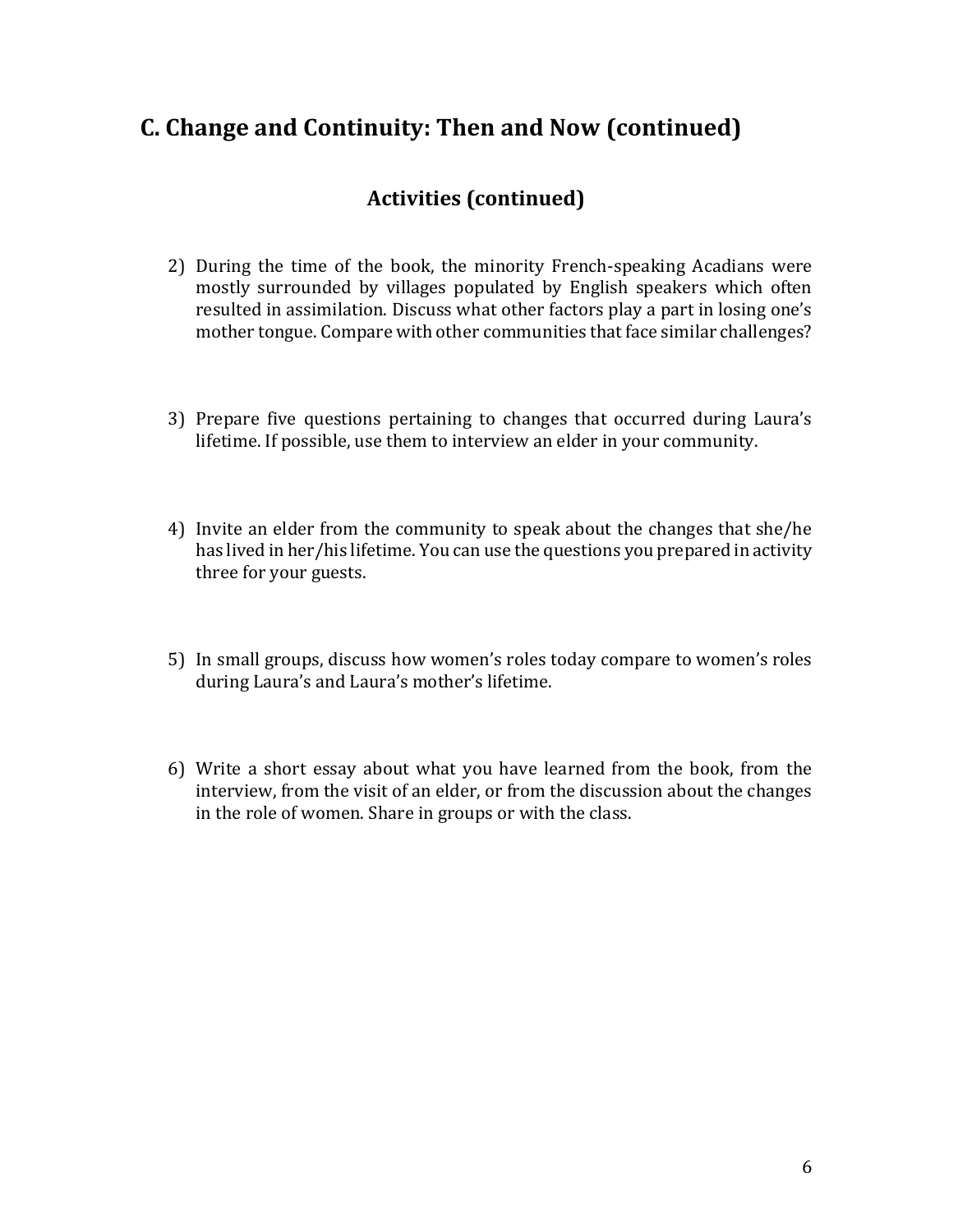### **D. Culture and Community**

### **Symbolic Interpretation of the Opening Sentence**

The opening chapter of *Laura's Story* establishes a geographical setting, a time frame and introduces several of the main characters. The first sentence of the chapter might be understood simply as Laura's mother falling off a ladder. However, it could also be interpreted in a symbolic manner.

The opening sentence is: It could have been fate, or an accident, but while climbing a ladder to wash her English employer's second story windows during the summer of 1938, Laura's mother, Joséphine Boudreau, slipped and fell hard onto the ground, slipping quickly into delirium, then coma, and finally death.

Here is one way of interpreting the symbolic nature of the sentence:

Laura Boudreau, a young Acadian woman, was the descendant of Acadians, who had been deported from the colony of *Acadie* between 1755-1763. In the book, which begins in the year 1938, Laura's mother is working for an English master, a descendant of the group who had deported the Acadians from their original homeland in the 18th century.

After the 1763 Peace Treaty of Paris, Acadians were permitted to settle in what is today called the Maritime Provinces. However, they were not allowed to return to their original villages. One of the communities which these exiled wandering Acadians established was the Chéticamp region located on Cape Breton Island. What symbolic irony that Laura's mother, descendant of the Acadian deportees, was working for a descendant of the group who had sent her ancestors into such a tormented exile.

Laura's mother falling from a ladder doing work for her English master, going from delirium to coma and finally to death could be interpreted as a symbol of what her ancestors had lived. Their deportation and exile might be considered as falling into a surreal delirium, a coma and a death of their life as they had known it. Fate? Accident?

- 1) How do you interpret the first sentence of the book?
- **2)** Research an Acadian symbol, such as the flag or an aspect of Acadian culture, such as traditional food. Write a short essay about your findings.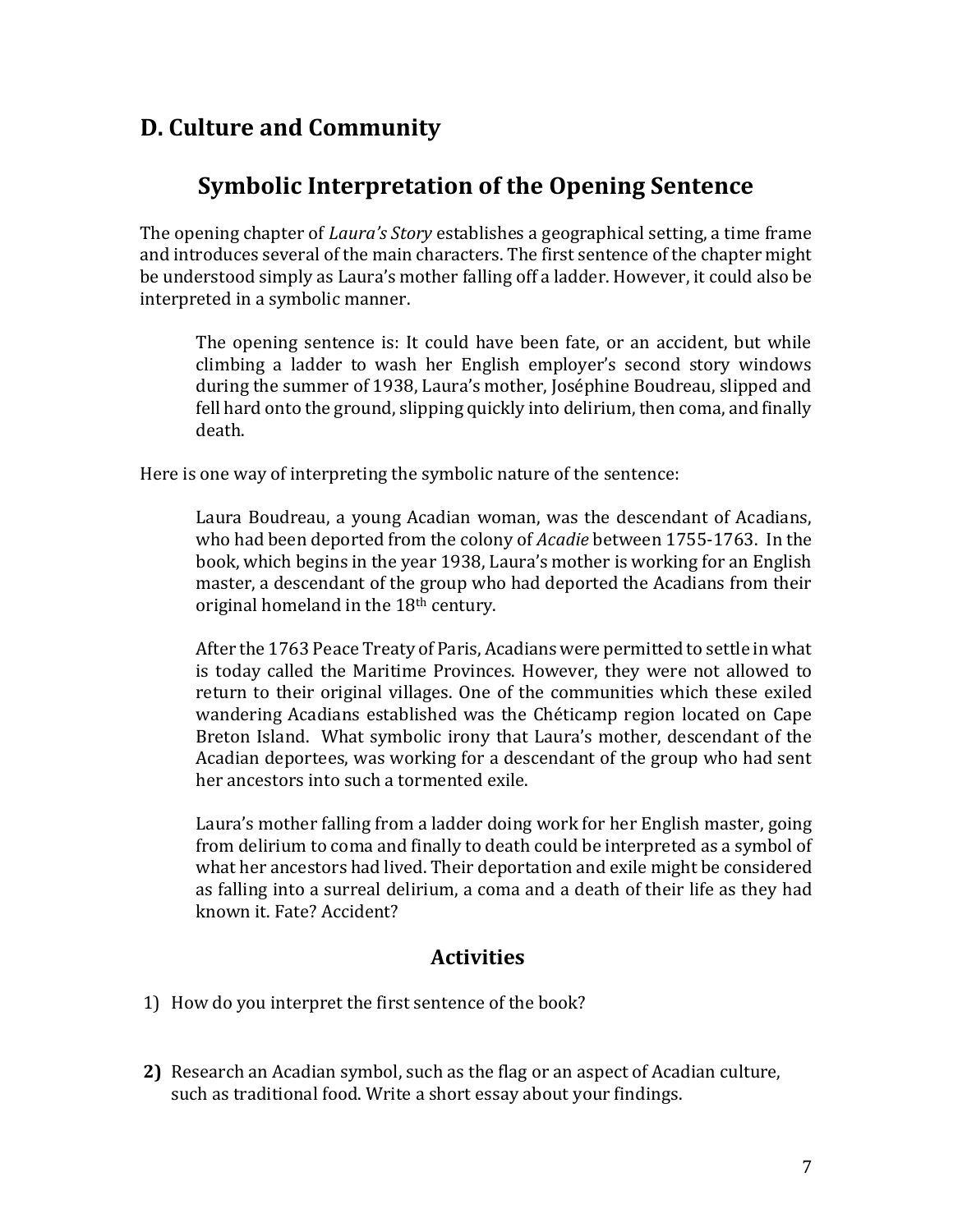### **Fête of the** *Mi-Carême*

The mini carnival-like celebration during mid-Lent, called the Mi-Carême, is a tradition still practised in the Acadian region of Chéticamp and Saint-Joseph-du-Moine, Cape Breton, Nova Scotia. Alone or in small groups, people disguise themselves and go from house to house to visit family and friends. The Mi-Carêmes change their voices and mannerisms; in turn, the "watchers," as they are called, try to guess the identity of the people behind the masks and costumes. The fête is lighthearted with music, song, dance, food and fun. The following quote from the book refers to the *Mi-Carême*:

"Our gift to you, Mother, on your homecoming, from the whole family!" "Where did you get the outfits?"

"Ben brought them up from Chéticamp. They have an annual tradition in the middle of Lent where people disguise themselves and go from house to house hoping they won't be recognized. He says it's a lot of fun."

"I'd bet it is. We should go next year!"

"Will do, Mother." p. 350



Logo: Le Centre de la *Mi-Carême,* Grand Étang, Cape Breton, Nova Scotia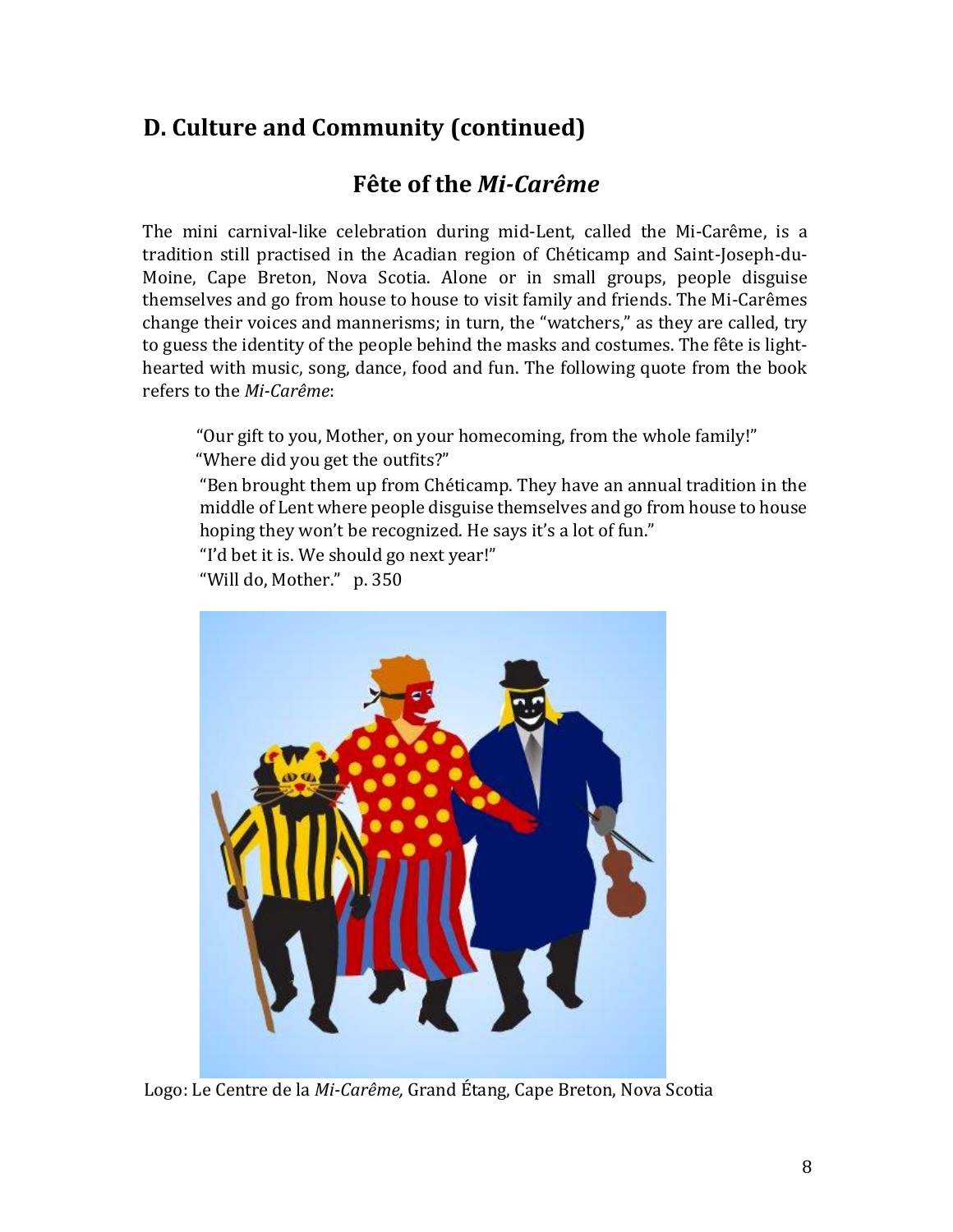### **Fête of the** *Mi-Carême*

### **Activities**

- 1) Visit (if possible) the museum *Le Centre de la Mi-Carême*, located in Grand-Étang, Cape Breton, Nova Scotia.
- 2) Visit *Le Centre de la Mi-Carême* Website: <http://www.micareme.ca/en/>
- 3) Participate in the activity *The Battle Between Lent and Carnival* which shows the extreme behaviours of the joys of Carnival (as well as *Mi-Carême*) and the austerity of Lent, portrayed in the painting by Pieter Bruegel, the elder (1525-1569). Find the activity at the following link: [http://www.acadian](http://www.acadian-explorations.ca/the-battle-between-carnival-%20and-lent/the-battle-of-carnival-and-lent-painting/#prettyPhoto)[explorations.ca/the-battle-between-carnival-](http://www.acadian-explorations.ca/the-battle-between-carnival-%20and-lent/the-battle-of-carnival-and-lent-painting/#prettyPhoto) and-lent/the-battle-of[carnival-and-lent-painting/#prettyPhoto](http://www.acadian-explorations.ca/the-battle-between-carnival-%20and-lent/the-battle-of-carnival-and-lent-painting/#prettyPhoto)
- 4) Participate in the activity *Fêtes and Celebrations, Event Planning: The Fête of the Mi-Carême*. By doing this activity, you become an event planner of the *Mi-Carême* fête, giving the opportunity to celebrate this festivity in your school or other venue. Find the activity at the following link: [http://www.acadian](http://www.acadian-explorations.ca/wp-content/uploads/UNIT_Event_Plan1.pdf)[explorations.ca/wp-content/uploads/UNIT\\_Event\\_Plan1.pdf](http://www.acadian-explorations.ca/wp-content/uploads/UNIT_Event_Plan1.pdf)

#### **Reference:**

Arsenault, Georges (2009). Translated from French into English by Sally Ross, *Acadian Mi-Carême: Mask and Merrymaking*, Charlottetown, Acorn Press.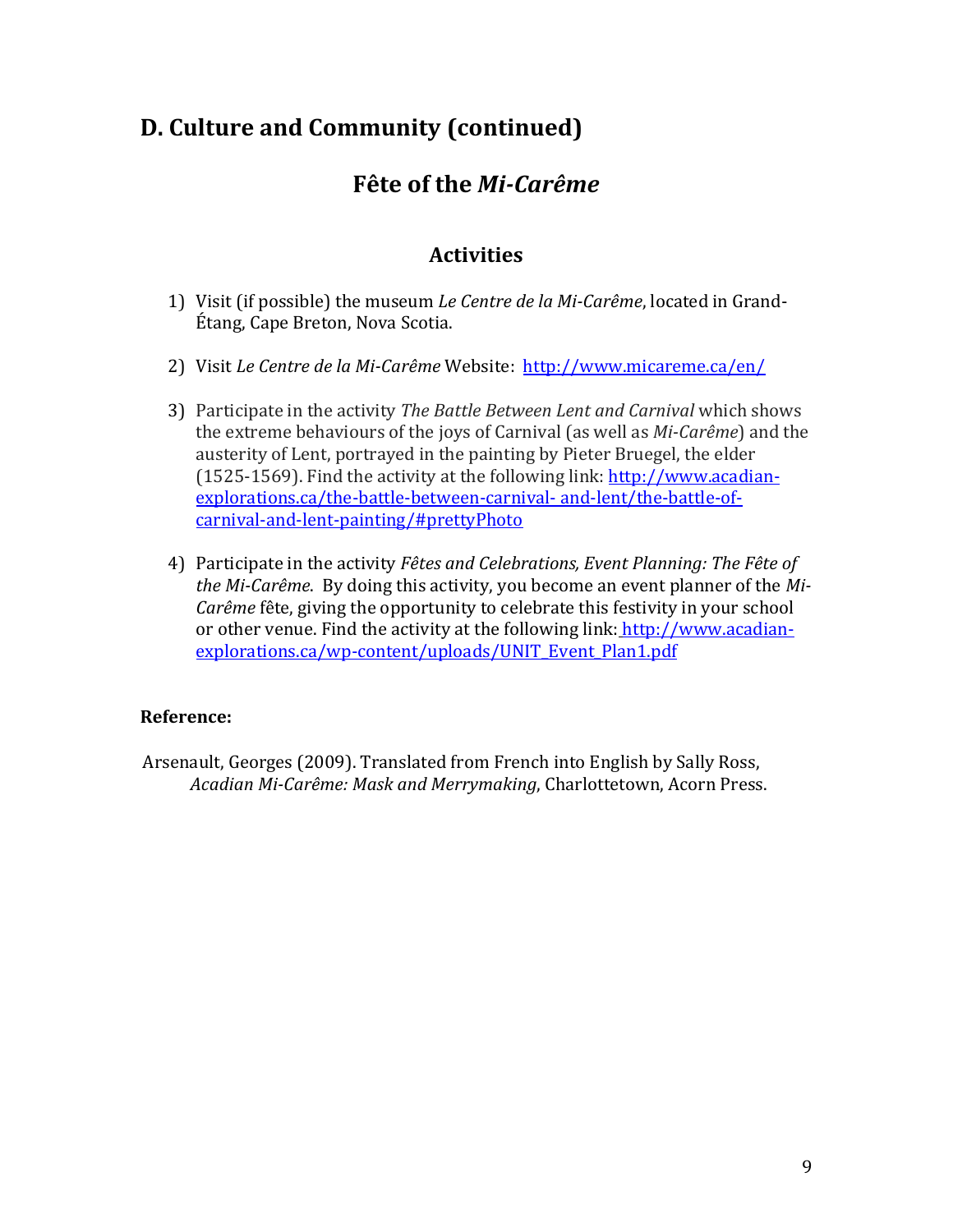# **Acadian Traditional Dishes**

Peggy prides herself on her cooking and is reputed to have the best biscuits in the region. When she and Laura think about happy memories of their childhood, it's their mother's traditional Acadian cooking that first comes to mind.

### **Activities**

- 1) How does food factor into Peggy's life? More broadly, how does food factor into your life as well as the life of your family and culture?
- 2) What dishes do Peggy and Laura remember fondly and why? What foods do you recall loving from your childhood?
- 3) Research a few Acadian recipes and prepare a menu. You can add images of the dishes.
- 4) Have a class/group potluck.

Many sites offer examples of traditional Acadian recipes. Here is one link: <http://www.acadian-explorations.ca/home/traditional-recipes/>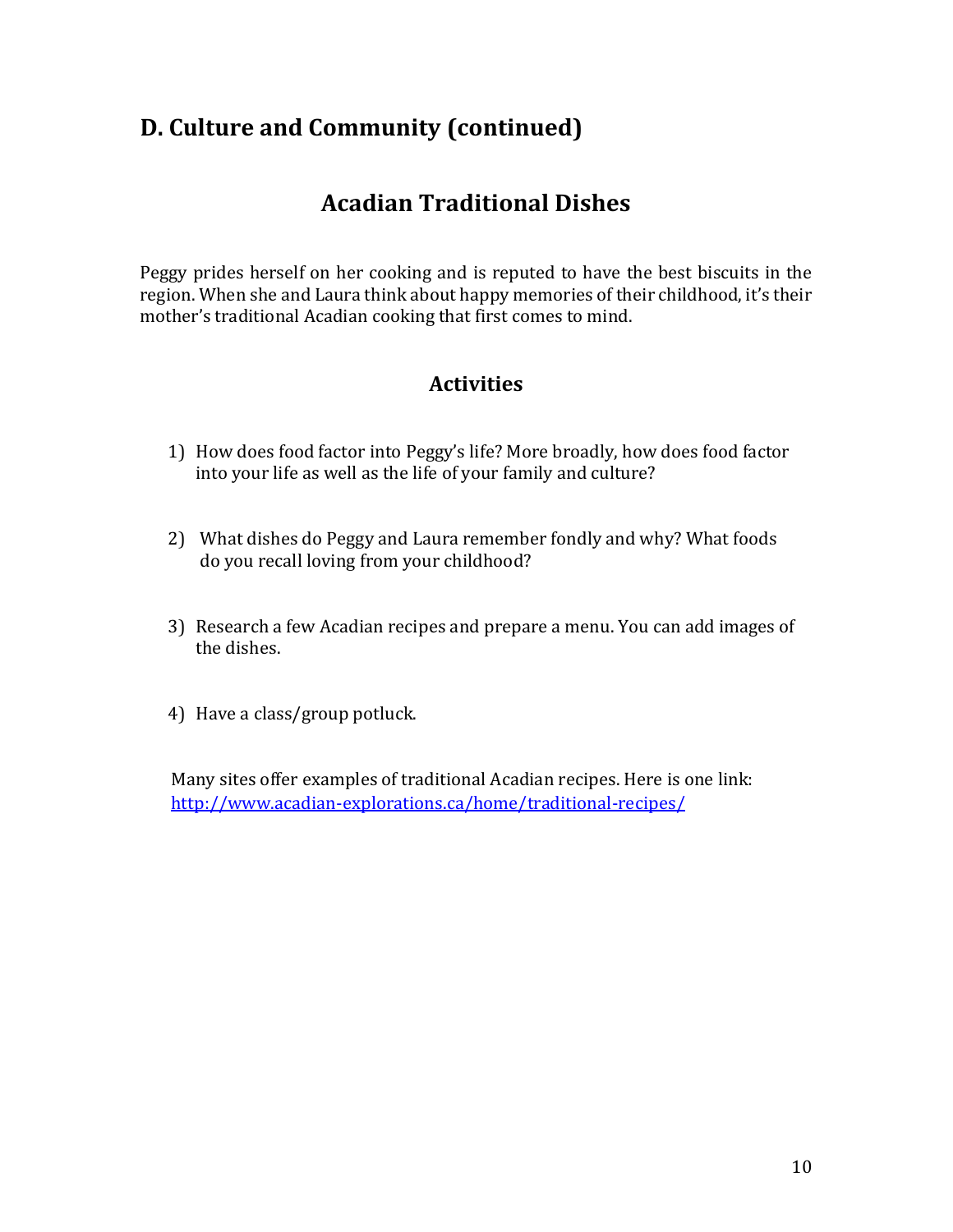# **Hooked Rugs and Rag Rugs**

Laura is quite taken with the famous Chéticamp area hooked rugs and rag rugs.

### **Activities**

- 1) Visit (if possible*) Les Trois Pignons* Website. [www.lestroispignons.com/](http://www.lestroispignons.com/)
- 2) Invite (if possible) a person who makes hooked rugs or rag rugs to visit your class and demonstrate how to make them.
- 3) Visit (if possible) the museum located at *Les Trois Pignons* in the village of Chéticamp, Cape Breton, Nova Scotia that highlights aspects of the history of hooked rugs and showcases such artisans such as Elisabeth Le Fort.
- 4) Create your own design for a hooked rug.
- 5) Do you have a passion for a handicraft or an activity? If yes, what is it? If not, choose a potential one. Some examples are writing, dancing, biking, cooking, sewing, knitting, playing a musical instrument, wood-working, metalworking or computer programming. Share your choices in a small group discussion.

For more information about hooked rugs of Chéticamp, see:

Chiasson, Anselme and Annie Rose Deveau (1985). *History of Chéticamp Hooked Rugs and their Artisans*, Yarmouth, Nova Scotia, Lescarbot Publications.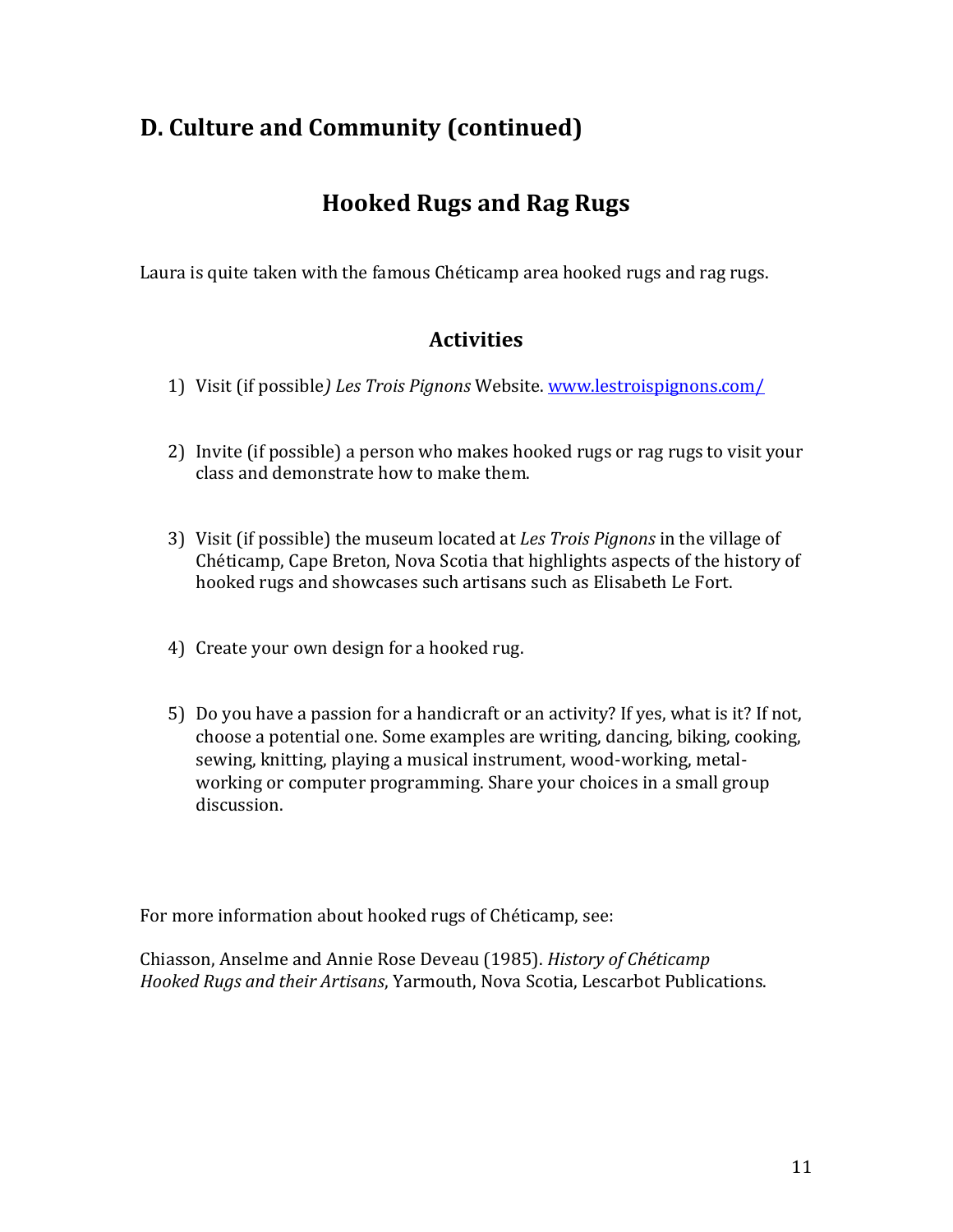### **Acadian Songs**

In *Laura's Story* we see the importance of singing in Acadian communities.

- 1) Read the words of the traditional song *C'est la poulette grise* that are on the following page. Ask someone to play/sing the melody or find a version online.
- 2) Search online to find information about other Acadian traditional songs. Share the information you find.
- 3) Find a traditional song from another ethnic group. Share your findings. If possible play, sing or demonstrate the song.
- 4) Write a song or a poem. Share with the group.
- 5) Prepare a concert for an audience with some of the songs and/or poems you found and/or wrote.
- 6) Invite an Acadian songwriter, composer and/or musician to visit and perform.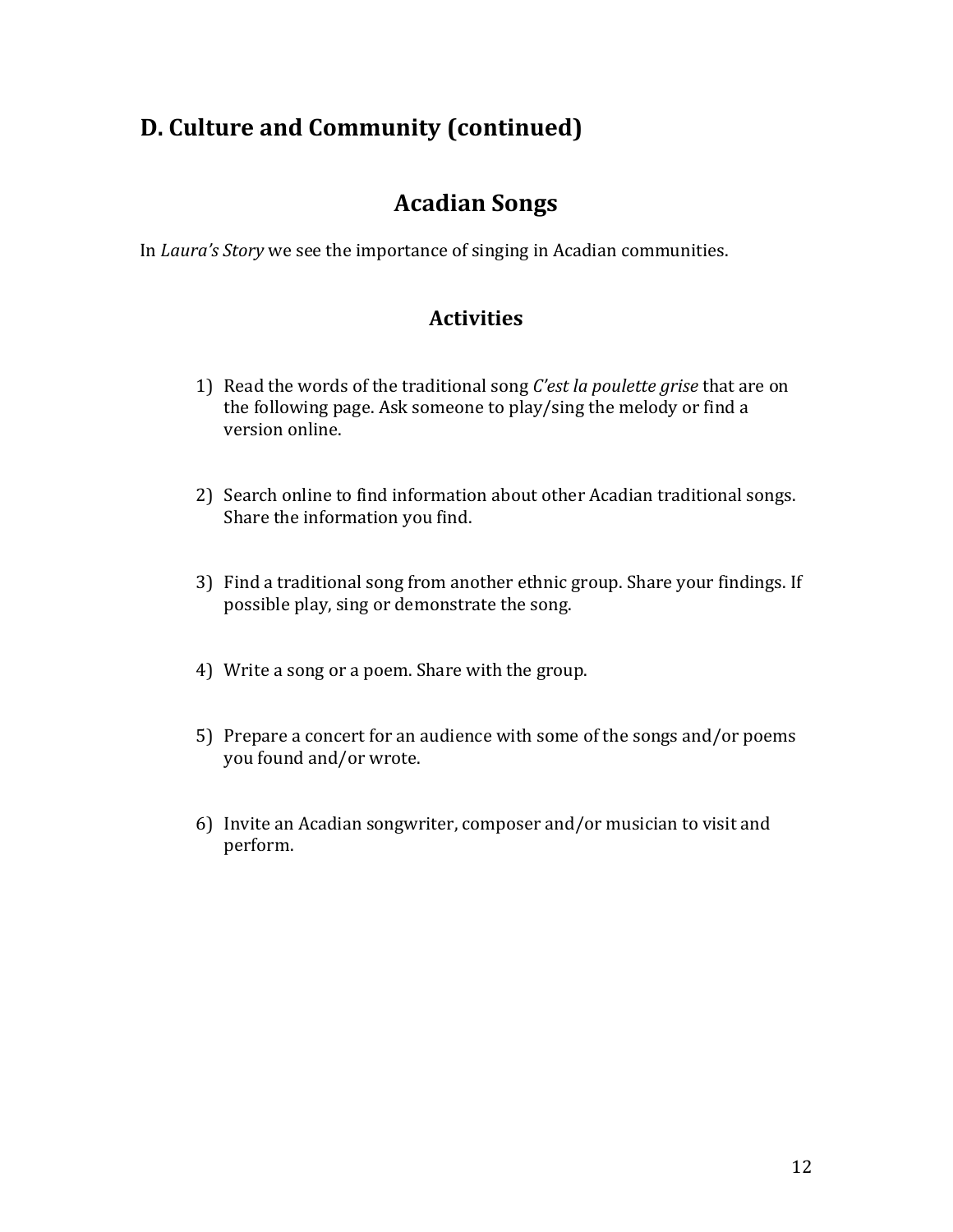

Gadbois, Charles-Émile (s.d) La bonne chanson, série des jeunes, nos 1 à 25, p. 15.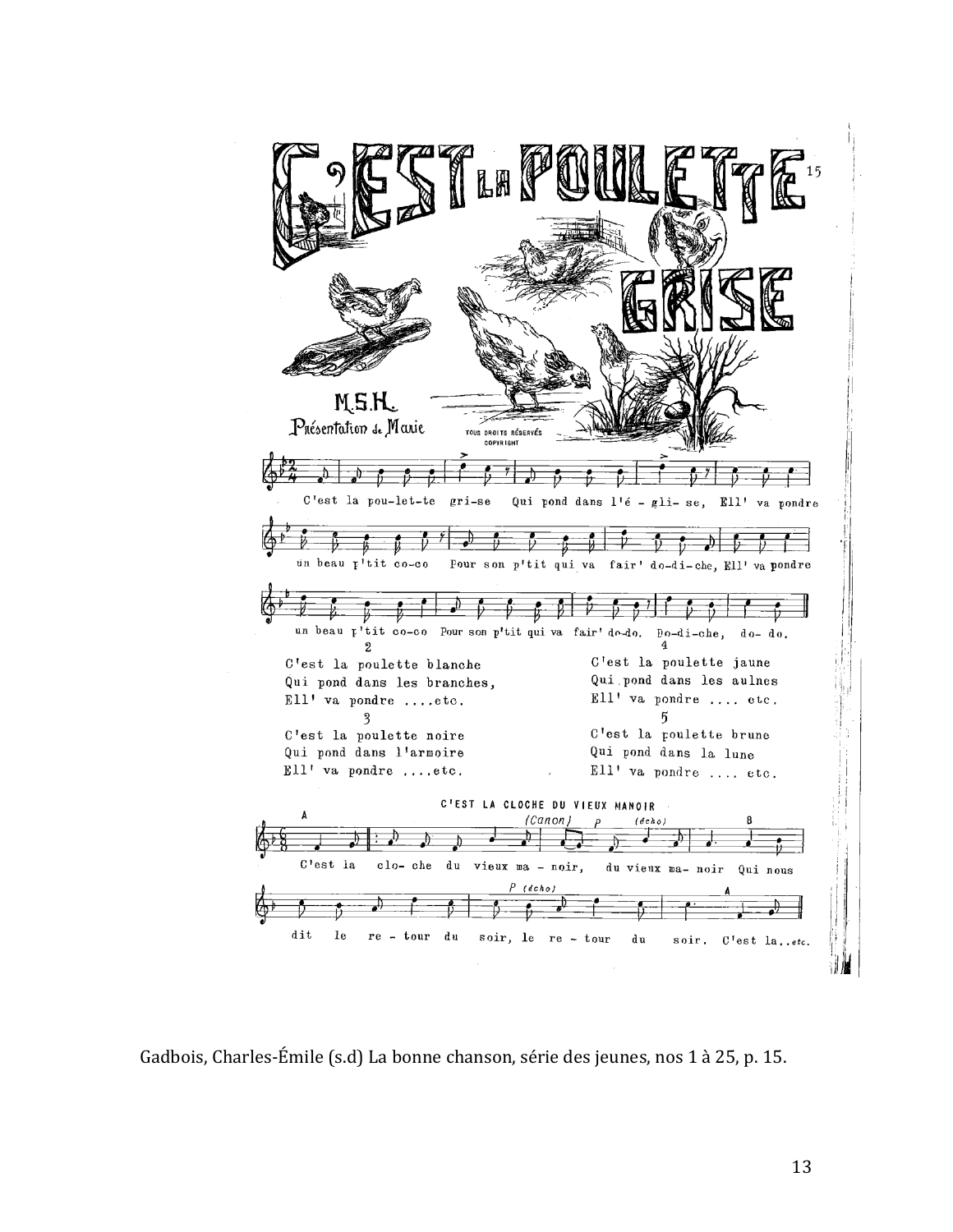### **Superstitions**

Laura sees signs of good and bad luck in everyday life. Spiders, a clear blue sky, a flock of crows, and a lone fawn all take on meaning.

- 1) Find another example of a superstition that existed and/or still exists in the Acadian community. Find a similar superstition in another ethnic group and compare it with the Acadian superstition.
- 2) Research some superstitions to find out their origins, if possible. What did people who believed in the superstition(s) think would happen to bring them good or bad luck?